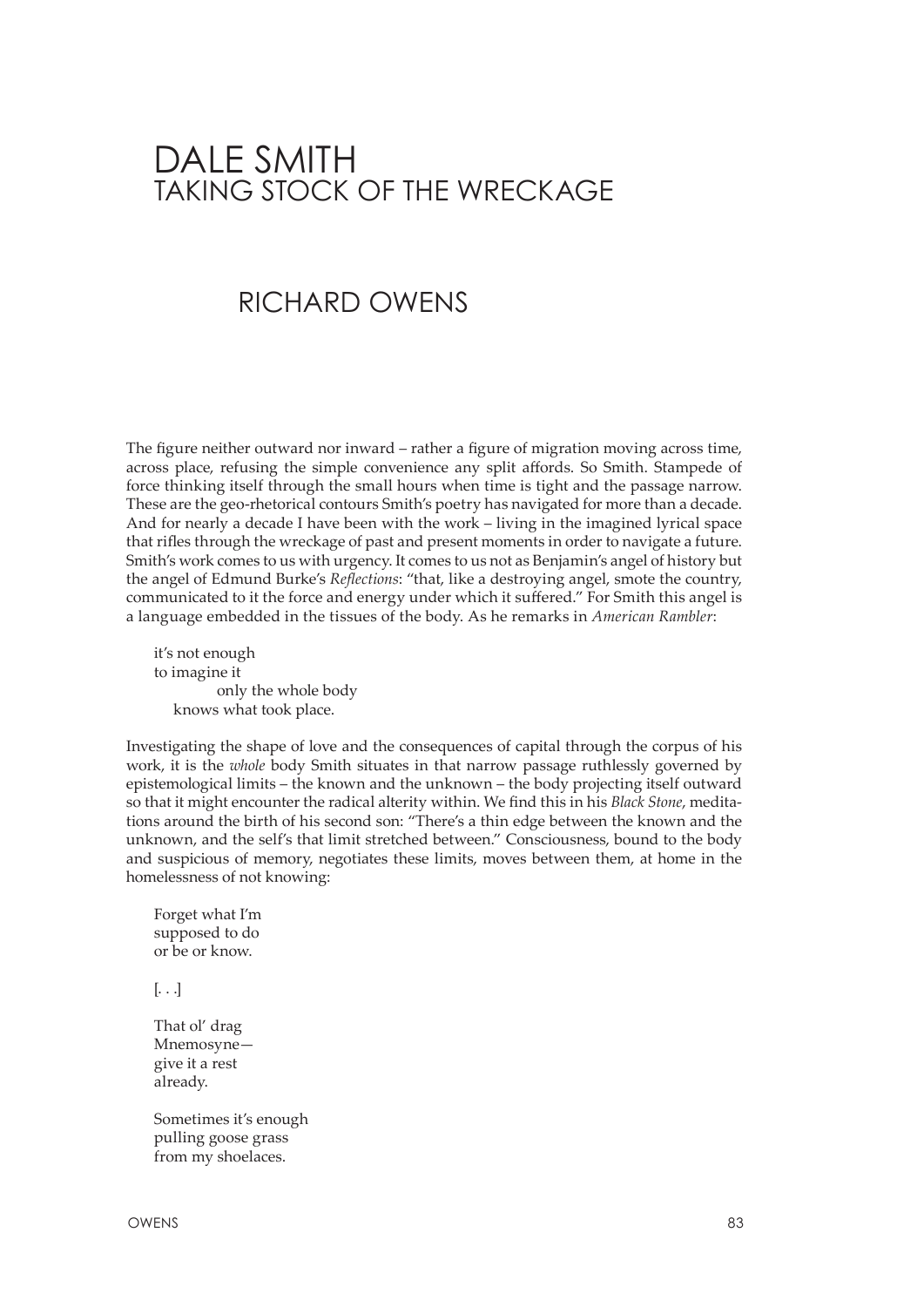Black stone. It is among stones that Smith searches for the blackness of that *one*, an absent center, the void upon which all ground rests. The center is a stone. And it is this stone, fundamentally inexplicable, that exceeds the very instrument of investigation – language. Only the whole body is capable of knowing. And however ill-equipped one might be to encounter this stone, it must be approached. For Smith this approach is made by way of searching among those materials most near him – texts taken from stacks open or closed, the mythos embedded in everyday experience, the cycles of seasonal change and the rhythms of the domestic. Published independently of his other book-length works, *Black Stone* contains an introductory note that offers a point of entry into these other projects:

I began *Black Stone* on the first day of the Christian observance of Lent. My second son, Waylon, was born during that period, and I wanted to explore the narrative of days around his birth. The poem ends on Easter, the end of Lent, the day Christ is said to have come back to life on earth. Christ is beautiful, but he casts an extraordinary shadow. I think of that shadow as a kind of stone, and I find it more useful and scary than the sweet piety of the crucified god. That shadow of Christ remains in the world, while the rest of *his* goodness was absorbed into the flesh of generations of Europe and America and elsewhere. So much blood has been spilled in the meaning of that goodness, but the shadow – that blackness – remains, hidden, undocumented, thankfully, by the Human Inspector General. And so the image of the stone, finally, compelled me to meet it.

It as an excess or remainder that eludes, a goodness beyond the purely rhetorical goodness absorbed into the flesh of civilization and spoken through conflict. The search for this stone – a messianic excess that has escaped the grasp of humanity and resulted in an interminable slaughter conducted in its name – has been Smith's project since the beginning. From his first short collections *Sillycon Valley* and *Texas Crude* through *Susquehanna* it is the search for this shadow that insists Smith take stock of the wreckage through the somatic rhythms of the poem.

If I can appeal to the language of another Burke – Kenneth – a figure Smith has read closely and absorbed into his carefully measured sense of the poem – the search for this shadow by way of poetic production invites Smith to develop strategies for living, allowing him to name a situation that cannot otherwise be named. Again, *American Rambler*:

Slowly, I am pushed toward an edge between abundance and poverty, the known and the unknown, memory and imagination. And poetry gathers the historical fragments . . .

Moving outside the worn grooves of familiar discourse, Smith aspires to reside in the productive space between dialectical forces, rethinking the systems of logic that separate and give rise to the "conspiracy of mind" that would "detach itself from the consequences of the body."

For Smith the body is always already present in a metaphysics of knowing that without *this* flesh (eyeball roving across page; ear attuned to conversation) the traces of consciousness and desire encoded in the texts left behind by other bodies cannot be reconstituted or searched among. Meaning for Smith inhabits interstitial spaces, the spaces of relation between bodies and those things in the world produced by bodies. These are rhetorical spaces that only a body can know. These are also the very spaces which allow the power of rhetoric to exist and act on the world – the locations of slippage within which the messianic blackness he seeks resides.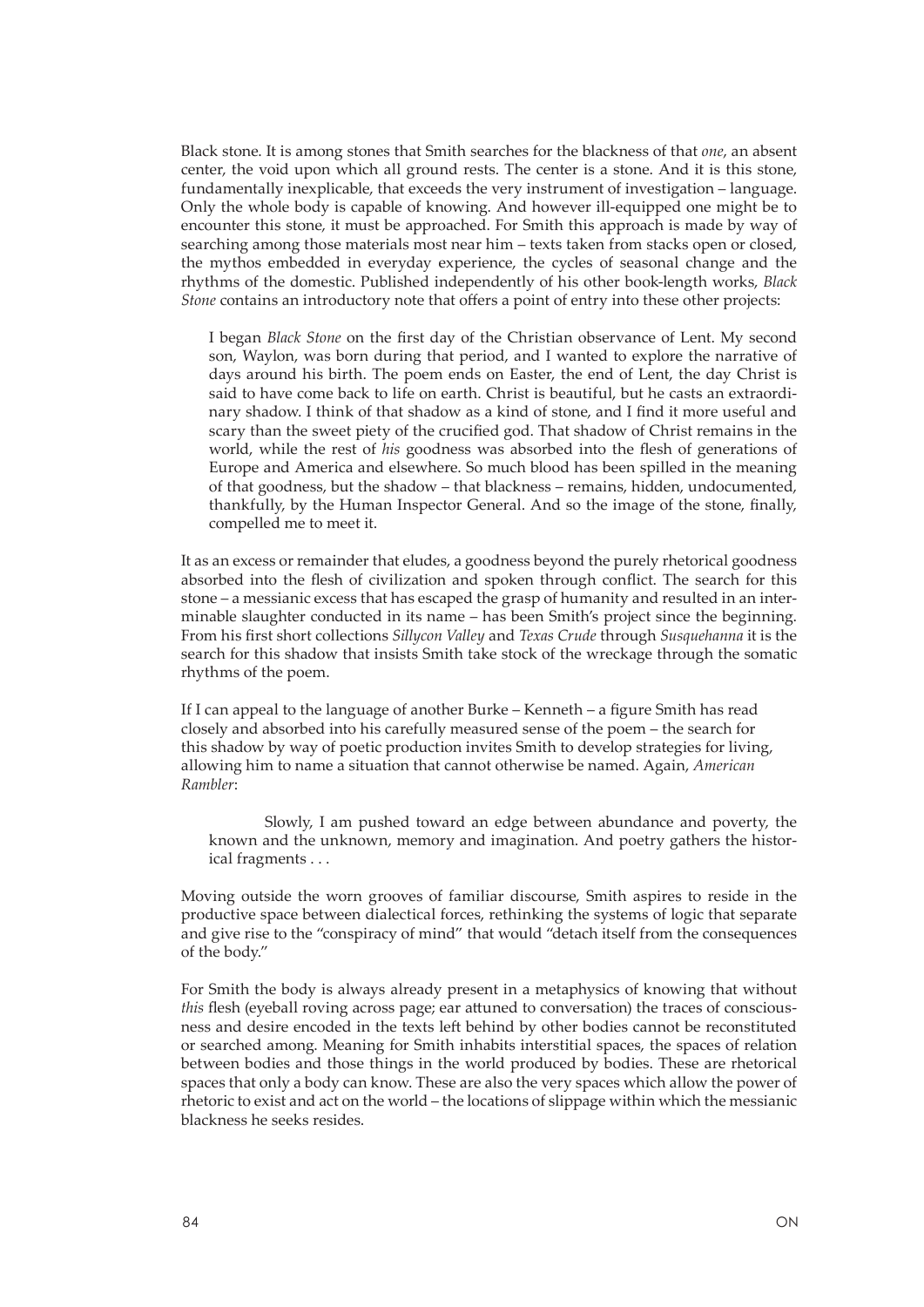Take the following. In the last section of his *Susquehanna* – a book-length poem that attempts to think the failure of Coleridge's utopian Pantisocracy – Smith targets what is perhaps the most characteristically Hegelian of all Hegel's propositions: "The Spirit is a Bone." Žižek makes much of this radically paradoxical proposition in *The Sublime Object of Ideology*, offering a Lacanian reading of the proposition which views this "idealist wager" as one that would take bone and transform it from the "lack of the signifier into the signifier of the lack." The thing before us – invested with meaning – stands in for what is not there, calling attention to the presence of what can never be present, but which is also precisely that thing which allows things to be present to us – what for Smith is that hidden and persistently elusive black shadow, the stone. Not despite but *precisely through* this conflation of the pure negativity of spirit and the unforgiving rigidity of bone, Smith works through this radical contradiction in the space *between* spirit and bone – the space of rhetoric.

Moving in the late 1990s from the Bay Area to Austin with his partner, poet Hoa Nguyen, Smith extricated himself from the discipline of poetics. In doing so he also removed himself from those debates surrounding innovation and the new. As his interest in Kenneth Burke suggests, Smith threw himself into the study of rhetoric, an all but forgotten discipline and one not presently in vogue among contemporary poets. A former student of Tom Clark given in part to the work of Ed Dorn, Smith's move into the study of rhetoric has – intentionally or by chance – allowed him to follow the contours of Dorn's intellectual development. In a talk given March 4, 2008 at the University of Colorado symposium on Dorn, Smith writes:

By turning to the Enlightenment during the 1970s and '80s . . . Dorn moved beyond the internal formal debates of experimental poetics to do something more politically effective. He renewed public modes of argumentation in satiric poetry in order to orient a public mind to the value of language within a democratic context  $\dots$ . The poem, treated as an agonistic field of exchange, provides a rhetorical space in which the demands of both author and audience meet. Ideas and insights to specific cultural situations motivate his writing more than their formal possibilities.

A committed and careful reader of Dorn for more than a decade, Smith could easily have been speaking to his own poetic practice. Sans Dorn's scathing satirical assault on audiences, Smith's work similarly solicits encounter and is more concerned with thinking through the possibilities of entering into productive dialog with an audience than with formal innovation. Just as Olson and Creeley believed form follows content, Smith suggests that innovation follows address. If we rigorously address the situation – the specific conditions of our historical moment – there is no need to pander after the new. Across time landscapes and languages change, and with these the deep structures of poetic production too change. The point is rather to find a meaningful way of thinking the present moment with rigor, through the historical fragments of the past, before these fragments have been rendered completely illegible and the only readable texts left are those of our own loss and suffering. As Smith warns in *Susquehanna* with the prophetic force of Burke's destroying angel:

A time will come

when those waters carry

away the surplus of the country

and appetites reveal aping agencies

a bitterness in the wind

in the shadow of what you are ashamed of